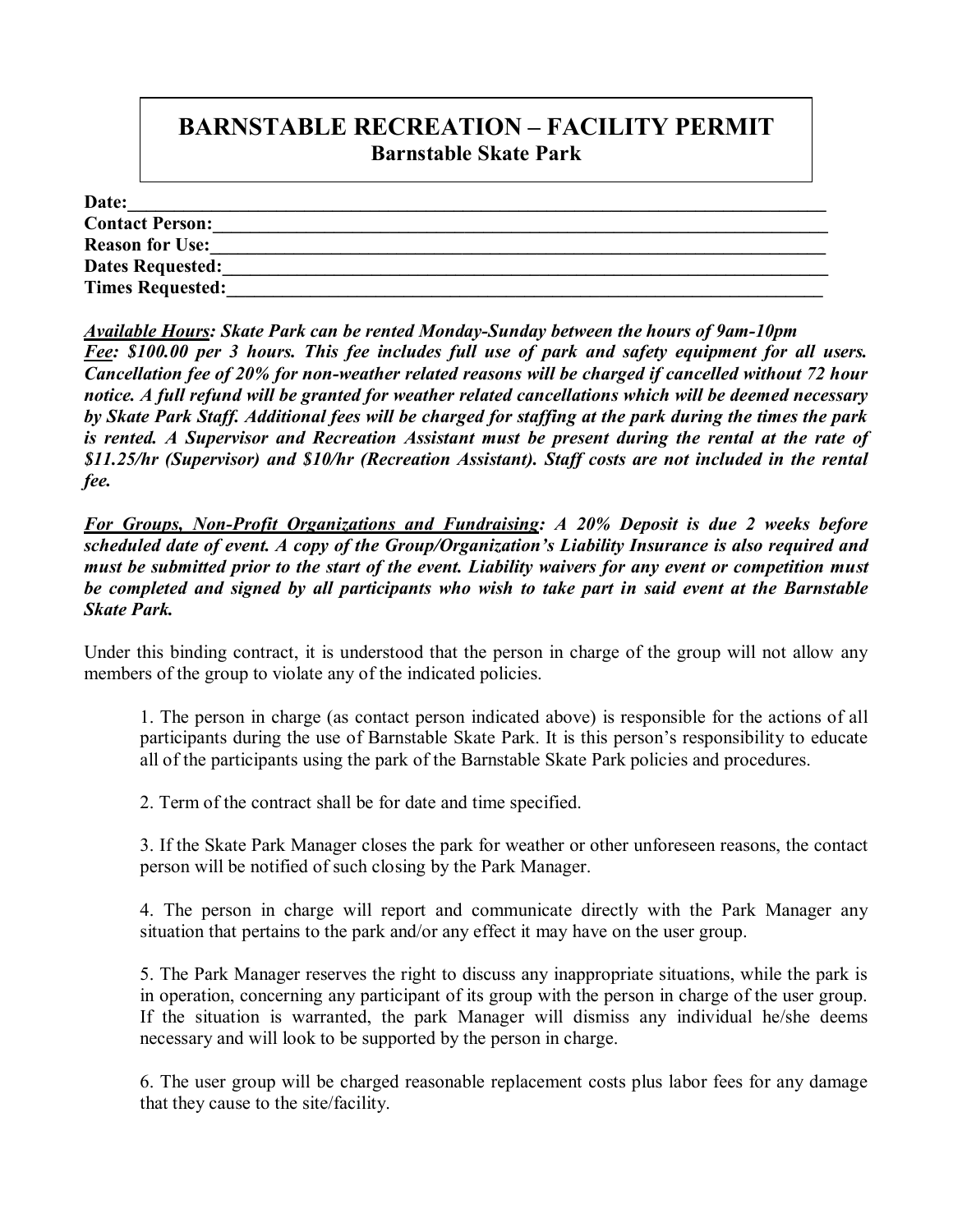7. The person in charge shall be responsible for making sure that all users under this permit wear the mandatory safety equipment at all times, and that users are instructed how to wear the equipment properly. The Town bears no responsibility for enforcement of this provision. Permit holder by signing this permit acknowledges that they have been instructed in how to use the safety equipment and will enforce the requirement for proper use for all users under this permit.

8. The permit holder hereby agrees to indemnify, defend and hold harmless The Town of Barnstable, officers, directors, managers, employees, and agents, from and against any and all loss, damage, liability, claim, cost or expense, including reasonable attorney's fees and other legal expenses, any of such parties suffer or incur as a result of injury or death to persons or damage to property arising out of or relating to any intentional or negligent acts or omissions by Licensee or its members, prospective members or invitees pursuant to or in connection with the exercise of any of its obligations under or pursuant to the Agreement. This provision shall survive the expiration or earlier termination of this Agreement.

9. By the Town of Barnstable by-law, alcoholic beverages, illegal drugs and tobacco products are not permitted in any recreation area or facility. This is a smoke free environment.

10. The renter must submit a CORI & SORI with photo ID to the Park Manager and be approved prior to the rental. This approval can take up to 4 weeks to get back from the respective boards.

I have read, understand and agree to abide by all of the policies and procedures of the Barnstable Skate Park under the Recreation Division and in this contract. I understand that it is my responsibility to inform and enforce all of the policies and procedures herein to the user group participants. It is at the discretion of the Park Manager to withhold privileges of certain groups should they fail to abide by the policies and procedures that pertain to them. Failure to abide by the above policies will result n immediate revocation of this permit and any and all fees will not be refunded. Any group/permit holder whose permit is revoked may not reapply for a new permit for one full year from the date of revocation.

| <b>Contact Person</b>                                                                                                                |          |                   |          |        |       |  |  |  |
|--------------------------------------------------------------------------------------------------------------------------------------|----------|-------------------|----------|--------|-------|--|--|--|
| Address                                                                                                                              |          |                   |          |        |       |  |  |  |
|                                                                                                                                      | (Street) | (Town)            | (State)  |        | (Zip) |  |  |  |
| Phone #                                                                                                                              |          |                   |          |        |       |  |  |  |
|                                                                                                                                      | (Home)   | (Work)            |          | (Cell) |       |  |  |  |
| Signature                                                                                                                            |          |                   |          |        |       |  |  |  |
| Permit Issued/Approved By                                                                                                            |          |                   | Position |        | Date  |  |  |  |
| Barnstable Skate Park – Park Manager/Program Coordinator<br><b>Melanie Mimmo</b><br><b>Barnstable Recreation</b><br>141 Bassett Lane |          |                   |          |        |       |  |  |  |
|                                                                                                                                      |          | Hyannis, MA 02601 |          |        |       |  |  |  |